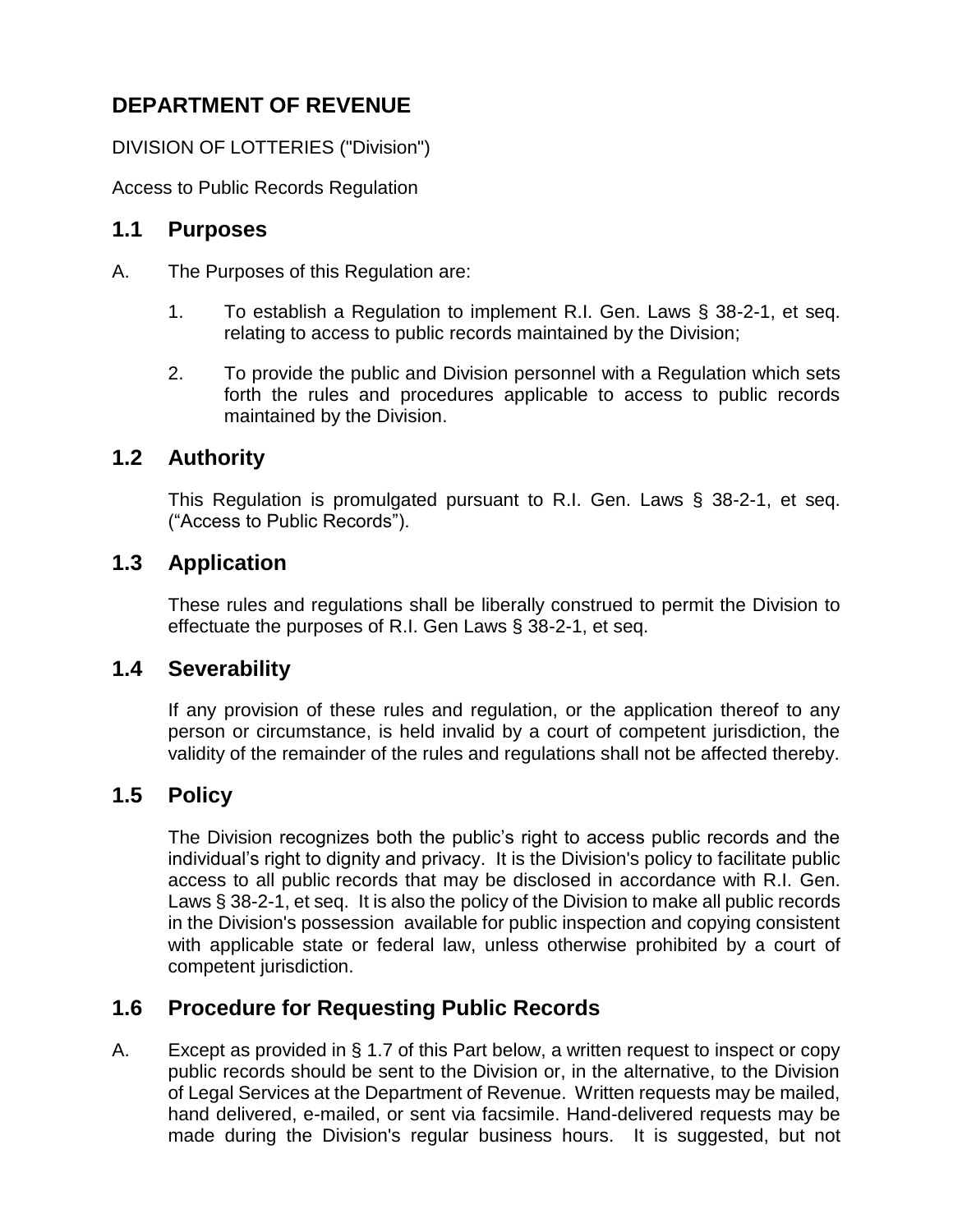required, that requests be submitted on the form provided by the Division, which is available at the Division at 1425 Pontiac Avenue, Cranston, Rhode Island, or online at [www.rilot.com.](http://www.rilot.com/) To assure that the Division can respond to the request as efficiently and as completely as possible, the request should identify and describe the records being requested with as much specificity as possible. A written record of all requests will be maintained by the Division.

- B. If the description of records being requested is not sufficient to allow the Division to identify and locate the requested records, the Division will notify the person requesting such records that additional information is needed to properly respond to the request.
- C. Upon receipt of a request for records, the Division will mark on the face of a written request the date the request was received. Except as provided in § 1.6(D) below, the Division will permit the inspection or copying of the requested records within ten (10) business days after receiving the written request.
- D. If the inspection or copying is not permitted within ten (10) business days of receipt of the request, the Division shall, within ten (10) days of receipt of the request, explain in writing the need for additional time to comply with the request. In such cases, the Division may have up to an additional twenty (20) business days to comply with the request if it can demonstrate that the voluminous nature of the request, the number of requests for records pending, or the difficulty in searching for and retrieving or copying the requested records, is such that additional time is necessary to avoid imposing an undue burden on the Division.
- E. A written request is not required to be submitted for public information or other documents prepared for or readily available to the public such as:
	- 1. rules and written statements of policy or interpretations formulated, adopted, or used by the agency; or
	- 2. final orders, decisions, and opinions;

Non-written requests for public records are subject to the same timelines as written requests for public records; reasonable time must be given to locate, copy, and send the requested records.

## **1.7 Hours of Inspections**

When a request is made to inspect public records (as opposed to obtain copies), the requester will be advised when the records are available and he/she can then make an appointment to inspect those documents at the Division between the hours of 8:30 a.m. and 3:30 p.m. Monday through Friday. The timeframe for the Division to respond to requests to inspect public records is the same as the timeframe applicable to responding to requests for copies of public records as set forth above in § 1.6(D.) of this Part above.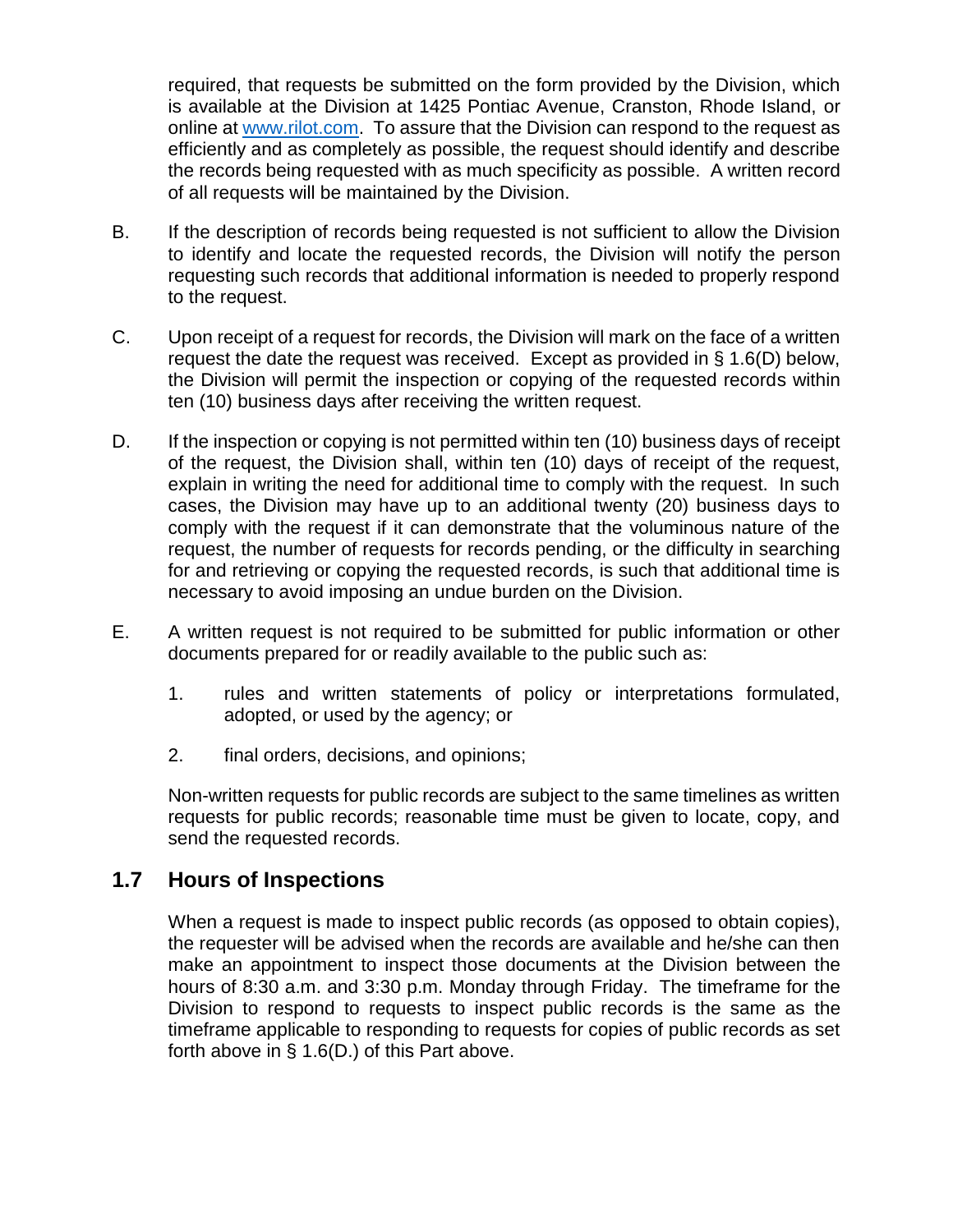## **1.8 Fees**

- A. Official publications which the Division prepares in the discharge of its duties to inform the public on matters of public interest will be furnished free of charge when available.
- B. The Division will supply one (1) copy of any of its Rules and Regulations to an individual requesting them free of charge. Rules and Regulations of the Division are available online from the Division's website, [www.rilot.com](http://www.rilot.com/)
- C. Pursuant to R.I. Gen. Laws § 38-2-4, the Division charges a fee for copying of requested documents. The Division charge is \$0.15 per copied page; provided however, if the response to the request consists of twenty (20) or fewer copied pages, no fee will be charged. If the documents requested are kept in electronic format and must be printed out to provide access or copies, there is a \$0.15 per page charge for each copy as provided in this Part 1.8. The Division also charges for search and retrieval time as provided in R.I. Gen. Laws § 38-2-4. That charge is \$15.00 per hour for search and retrieval with no charge for the first hour of search and retrieval. The Division reserves the right to require a deposit of the estimated costs for search and retrieval and copying if the estimated costs are \$50.00 or more.
- D. The actual cost of copying and search and retrieval as provided in § 1.8(C.) of this Part above must be paid in advance of or at the time of delivery or inspection of the requested documents.
- E. Division personnel or, where applicable, an outside copy service will make copies of requested records. The Division does not have a copy machine available for use by the public to make copies.

## **1.9 Supervision of Inspections**

- A. The inspection of public records must be accomplished in a manner which will provide for general supervision by authorized Division staff. This is necessary to prevent the misplacement or unauthorized removal of records or any other action which may impair the integrity of the public record.
- B. Personnel in charge of the Division having possession of the public record requested shall have overall responsibility for the security of the public record. However, the individual in charge of that Division may designate a staff member(s) to coordinate the functions and responsibilities related to the copying and inspection of public records.
- C. All personnel responsible for responding to requests for access to public records shall be made aware, by their supervisors, of the provisions of this regulation and the procedures to be followed when an access to public records request is made. Department personnel having any questions regarding the procedures to be followed should direct inquiries to: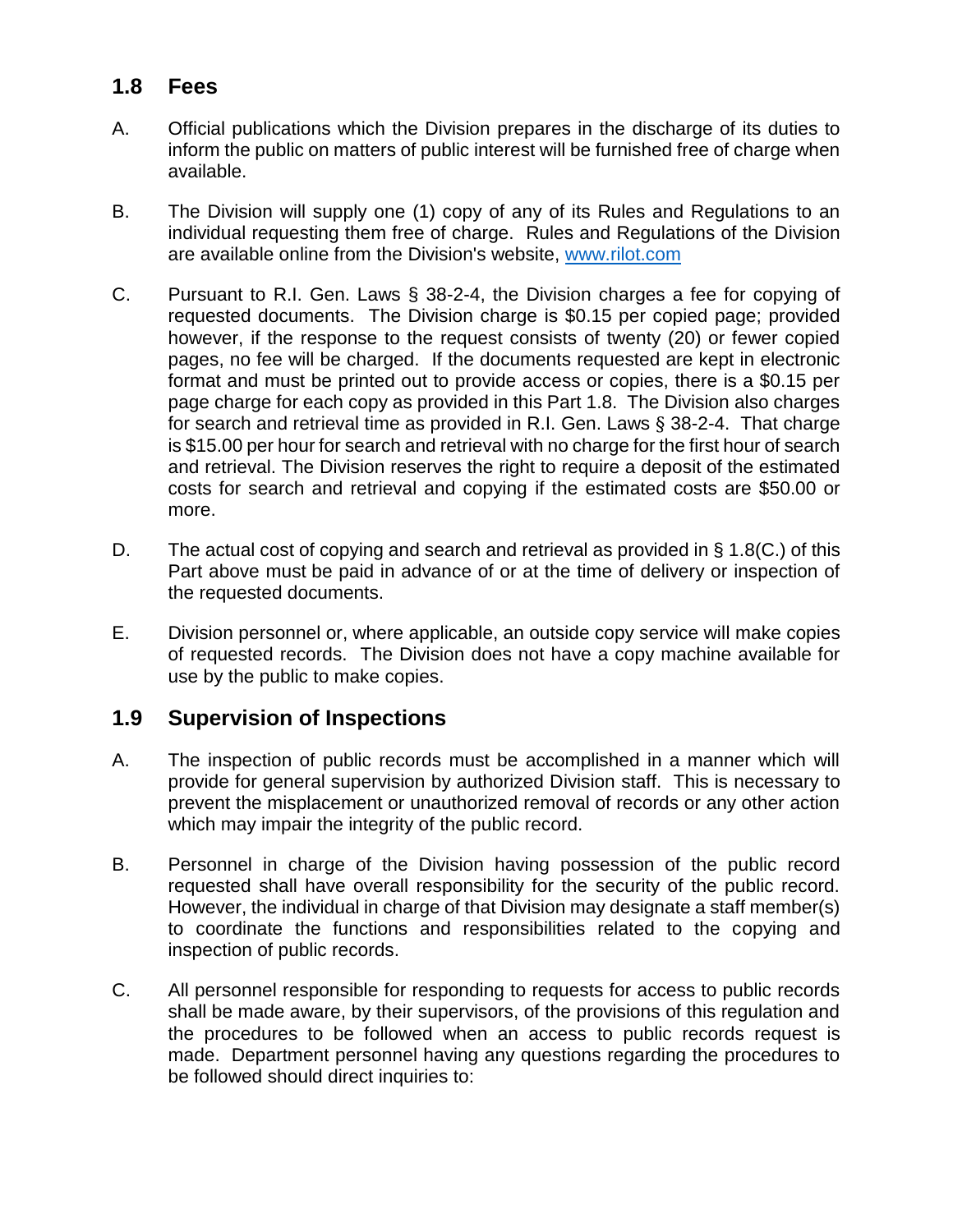- 1. The person in charge of the Division or unit within the Division responsible for the activity/function to which the public record being requested relates; or
- 2. In the event that the public record cannot be readily categorized as falling under the responsibility of the Division or other unit within the Division, the request should be directed to the Division of Legal Services, which will serve as a resource in matters relating to the public's access to public records.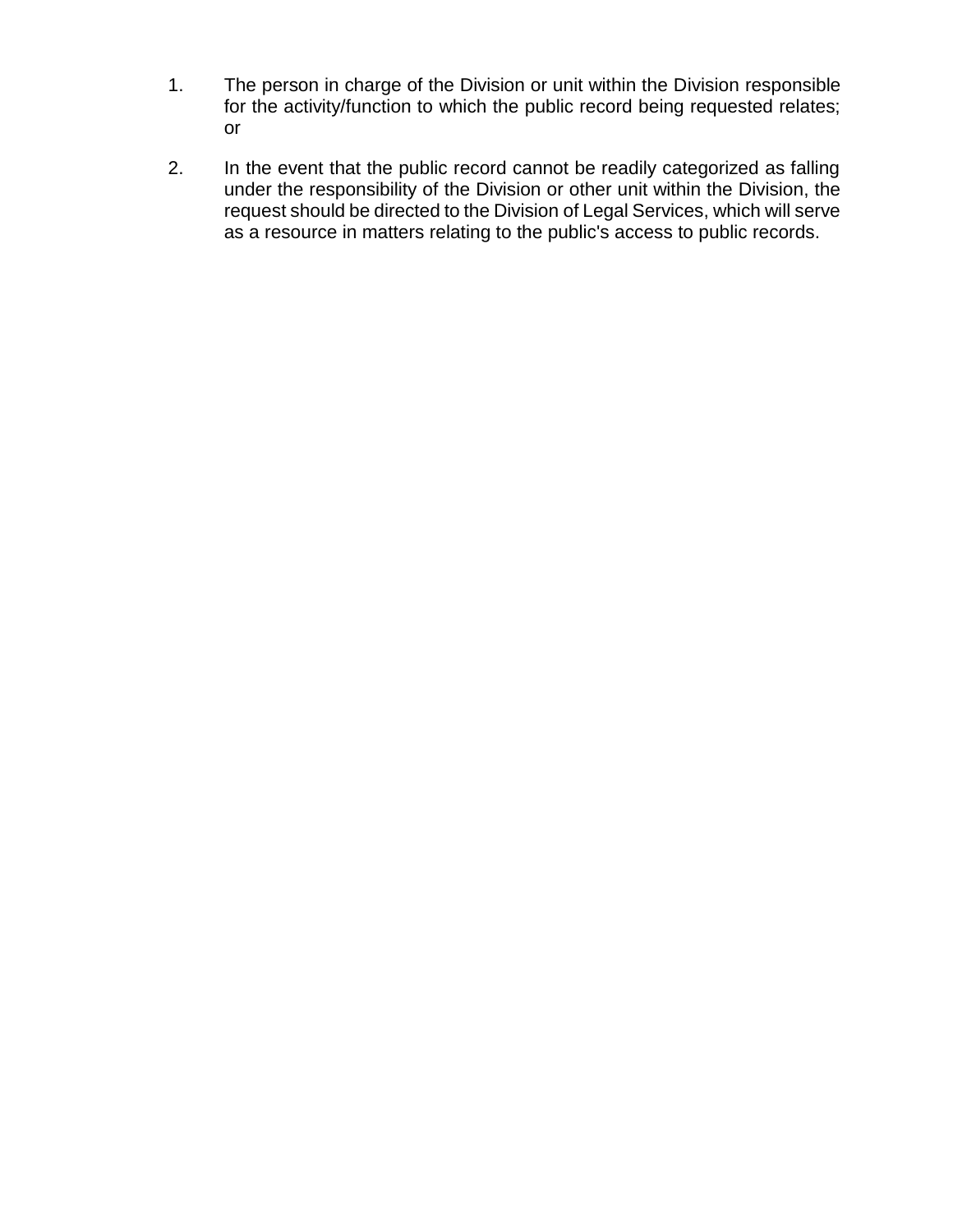### **EXHIBIT A - For request to the Division of Lotteries**

#### **REQUEST TO INSPECT AND/OR COPY PUBLIC RECORDS** OF THE DEPARTMENT OF REVENUE PURSUANT TO R.I. Gen. Laws § 38-2-1 et seq.

### Complete this form, sign and return to: **Rhode Island Department of Revenue Division of Lotteries 1425 Pontiac Avenue** Cranston, RI 02920

| <b>Department of Revenue:</b> | tel. # $(401)$ 463-6500 | $\text{fa} \times \# (401)$ 463-5669 |
|-------------------------------|-------------------------|--------------------------------------|
|-------------------------------|-------------------------|--------------------------------------|

NAME OF REQUESTER:

ADDRESS OF REQUESTER:

TELEPHONE NO. OF REQUESTER:

EMAIL: FAX. NO.:

TITLE AND/OR DESCRIPTION OF DOCUMENT(S) REQUESTED TO BE INSPECTED OR COPIED :

Please be as specific and descriptive as possible to assure that the Department will be able to respond to your request as efficiently and as completely as possible.

**FORMAT REOUESTED:** PAPER: FAX: EMAIL (if available)

NAME AND TITLE OF PERSON OR DIVISION WITHIN THE DEPARTMENT HAVING POSSESSION OF DOCUMENT(S), IF KNOWN:

Copies of any document(s) are fifteen (\$.15) cents per page (or the actual reproduction cost of paper larger than  $8\frac{1}{2}$ " x 14"), plus an hourly charge of fifteen (\$15.00) dollars per hour for search retrieval. There is no charge if the total number of pages is twenty (20) pages or fewer. There is no charge for the first hour of search and retrieval.

Materials requested ARE ARE NOT sought for the purpose of pending litigation involving the Department or the State of Rhode Island.

Date

Signature of Person Making Request